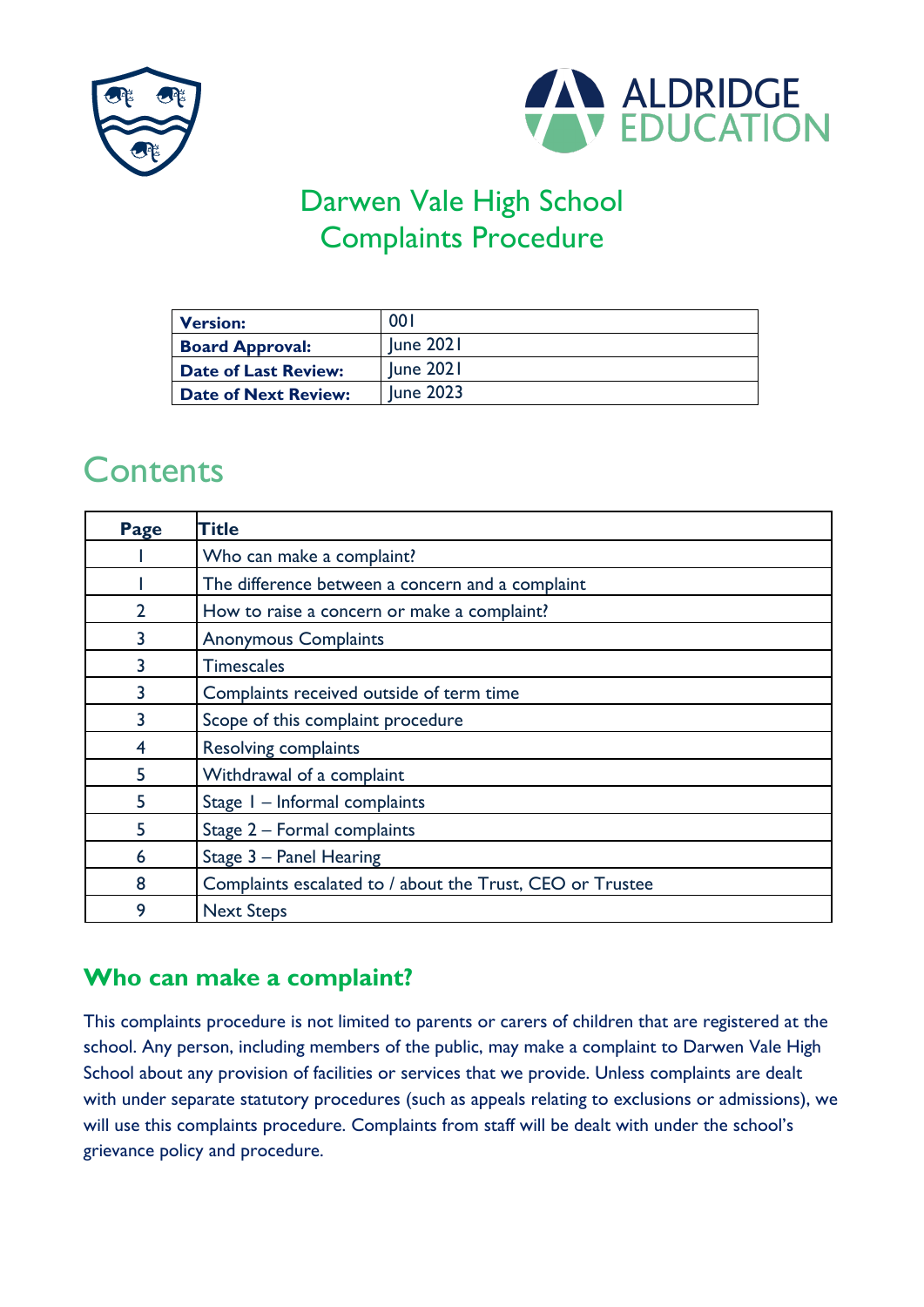### **The difference between a concern and a complaint**

A concern may be defined as '*an expression of worry or doubt over an issue considered to be important for which reassurances are sought'*.

A complaint may be defined as '*an expression of dissatisfaction however made, about actions taken or a lack of action*'.

It is in everyone's interest that concerns, and complaints are resolved at the earliest possible stage. Many issues can be resolved informally, without the need to use the formal stages of the complaints procedure. Aldridge Education takes concerns seriously and will make every effort to resolve the matter as quickly as possible.

If you have difficulty discussing a concern with a member of staff, we will respect your views. In these cases, the Principal will refer you to another staff member. Similarly, if the member of staff directly involved feels unable to deal with a concern, the Principal will refer you to another staff member. The member of staff may be more senior but does not have to be. The ability to consider the concern objectively and impartially is more important.

We understand however, that there are occasions when people would like to raise their concerns formally. In this case, Darwen Vale High School will attempt to resolve the issue internally, through the stages outlined within this complaints' procedure.

#### **How to raise a concern or make a complaint?**

A concern or complaint can be made in person, in writing or by telephone. They may also be made by a third party acting on behalf on a complainant, if they have appropriate consent to do so.

- Complaints against school staff (except the Principal) should be made in the first instance, to the Principal via the school office*.* Please mark them as Private and Confidential.
- Complaints that involve or are about the Principal should be addressed to the Trust's CEO, via the Trusts Central Office. Please mark them as Private and Confidential.
- Complaints about the Chair of Governors or Chair of Trust Board should be addressed to the Director of Governance and Compliance via the Trust's Central Office.
- Complaints about any individual governor or the Local Governing Committee should be addressed to the Clerk to the Governors via the school office. Please mark them as Private and Confidential.
- Complaints about the Chief Executive Officer (CEO) or a trustee of the Trust, should be addressed to Chair of Trustees, via the Trust's central office. Please mark them as Private and Confidential.

The Trust's CEO reserves the right to manage any complaints against school staff or the school in general. Where this decision is made, the School will pass the complaint to the Trust's Central Office.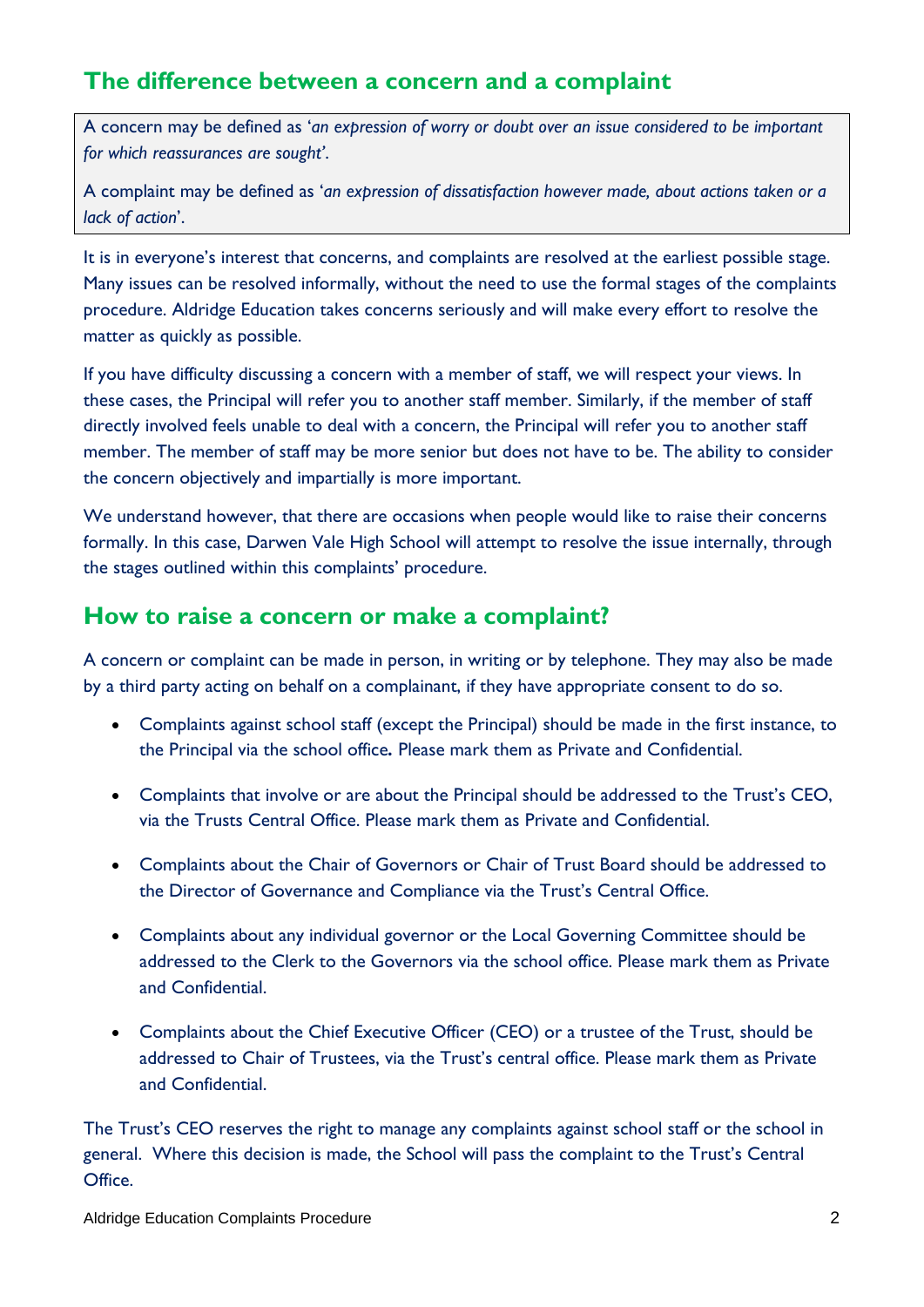For ease of use, a template complaint form is included at the end of this procedure. If you require help in completing the form, please contact the school office. You can also ask a third-party organisation such as the Citizens Advice to help you. It is not essential for a complaint to be set out on this template for it to be considered.

In accordance with equality law, we will consider making reasonable adjustments if required, to enable complainants to access and complete this complaints procedure. For instance, providing information in alternative formats, assisting complainants in raising a formal complaint or holding meetings in accessible locations.

### **Anonymous complaints**

We will not normally investigate anonymous complaints. However, the Principal, Chair of Governors or CEO will, if appropriate, determine whether the complaint warrants an investigation.

## **Time scales**

You must raise the complaint within three months of the incident or, where a series of associated incidents have occurred, within three months of the last of these incidents. We will consider complaints made outside of this time frame only if exceptional circumstances apply.

### **Complaints received outside of term time**

We will consider complaints made outside of term time to have been received on the first school day after the holiday period.

# **Scope of this complaints procedure**

This procedure covers all complaints about any provision of community facilities or services by Aldridge Education, other than complaints that are dealt with under other statutory procedures, including those listed below.

| <b>Exceptions</b>                 | Who to contact                                            |
|-----------------------------------|-----------------------------------------------------------|
| Admissions to schools             | Concerns about admissions should be handled through a     |
|                                   | separate process – either through the appeals process     |
|                                   | or via the local authority.                               |
| Matters likely to require a Child | Complaints about child protection matters are handled     |
| Protection Investigation          | under our child protection and safeguarding policy and in |
|                                   | accordance with relevant statutory guidance.              |
|                                   | If you have serious concerns, you may wish to contact     |
|                                   | the local authority designated officer (LADO) who has     |
|                                   | local responsibility for safeguarding or the Multi-Agency |
|                                   | Safeguarding Hub (MASH).                                  |
|                                   | <b>Megan Dumpleton</b>                                    |
|                                   | Megan.dumpleton@blackburn.gov.uk                          |
|                                   | 01254 585 184                                             |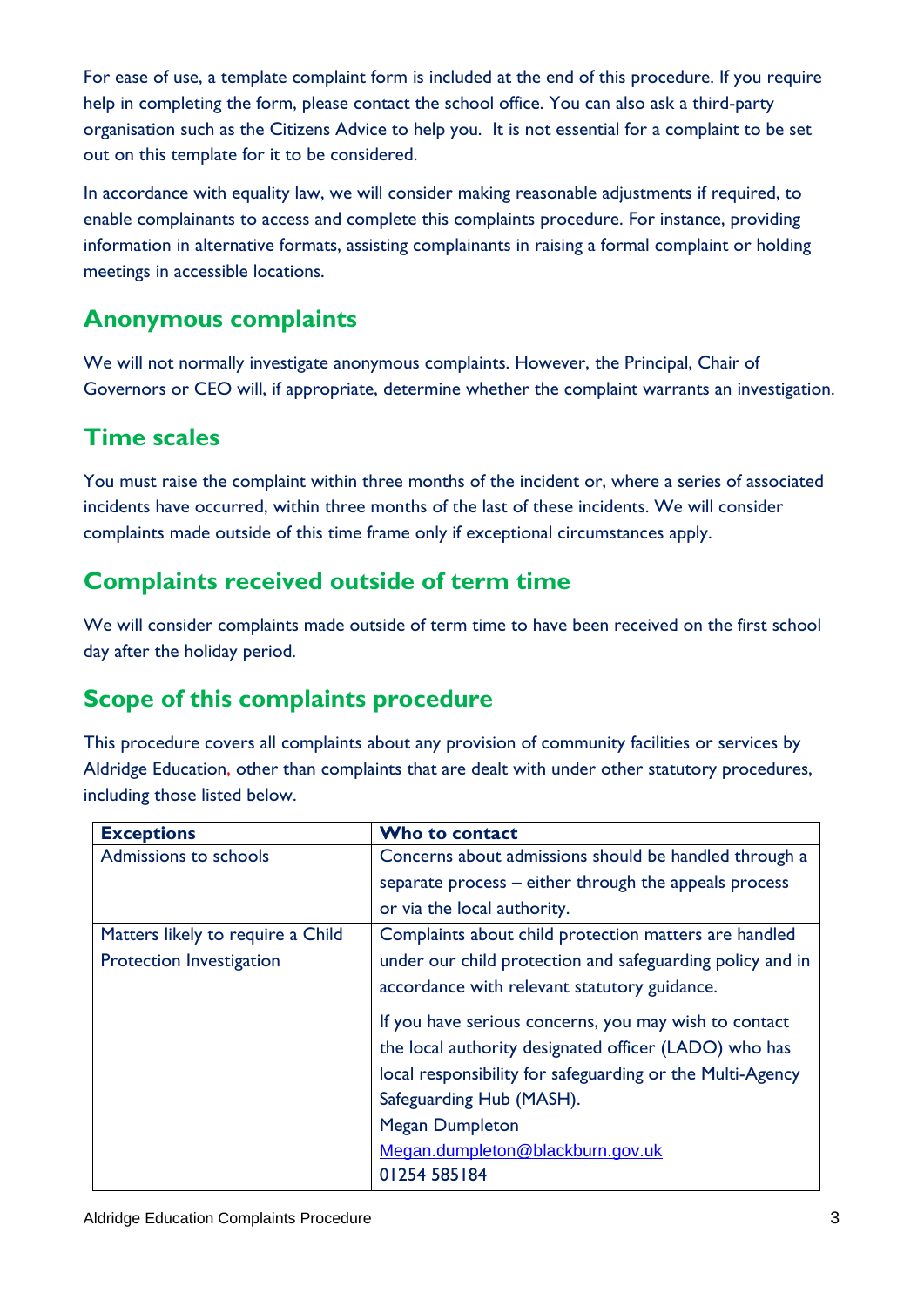| Exclusion of children from school* | Further information about raising concerns about<br>exclusion can be found at: www.gov.uk/school-discipline-<br>exclusions/exclusions.<br>*complaints about the application of the behaviour policy can<br>be made through the school's complaints procedure.<br><b>Behaviour Policy</b>                                           |
|------------------------------------|------------------------------------------------------------------------------------------------------------------------------------------------------------------------------------------------------------------------------------------------------------------------------------------------------------------------------------|
| Whistleblowing                     | We have a whistleblowing policy and procedure for all<br>our employees, including temporary staff and<br>contractors.                                                                                                                                                                                                              |
|                                    | The Secretary of State for Education is the prescribed<br>person for matters relating to education for whistle-<br>blowers in education who do not want to raise matters<br>direct with their employer. Referrals can be made at:<br>www.education.gov.uk/contactus.                                                               |
|                                    | Volunteer staff who have concerns about our school<br>should complain through the school's complaints<br>procedure. You may also be able to complain direct to<br>the LA or the Department for Education (see link<br>above), depending on the substance of your complaint.                                                        |
| <b>Staff grievances</b>            | Complaints from staff will be dealt with under the<br>school's grievance policy and procedure.                                                                                                                                                                                                                                     |
| <b>Staff conduct</b>               | Complaints about staff will be dealt with under the<br>school's disciplinary policy and procedure, if appropriate.<br>Complainants will not be informed of any disciplinary<br>action taken against a staff member as a result of a<br>complaint. However, the complainant will be notified<br>that the matter is being addressed. |

If other bodies are investigating aspects of the complaint, for example the police, local authority (LA) safeguarding teams or Tribunals, this may impact on our ability to adhere to the timescales within this procedure or result in the procedure being suspended until those public bodies have completed their investigations. If this happens, we will inform you of a proposed new timescale.

If a complainant commences legal action against Daren Vale High School in relation to their complaint, we will consider whether to suspend the complaints procedure until those legal proceedings have concluded.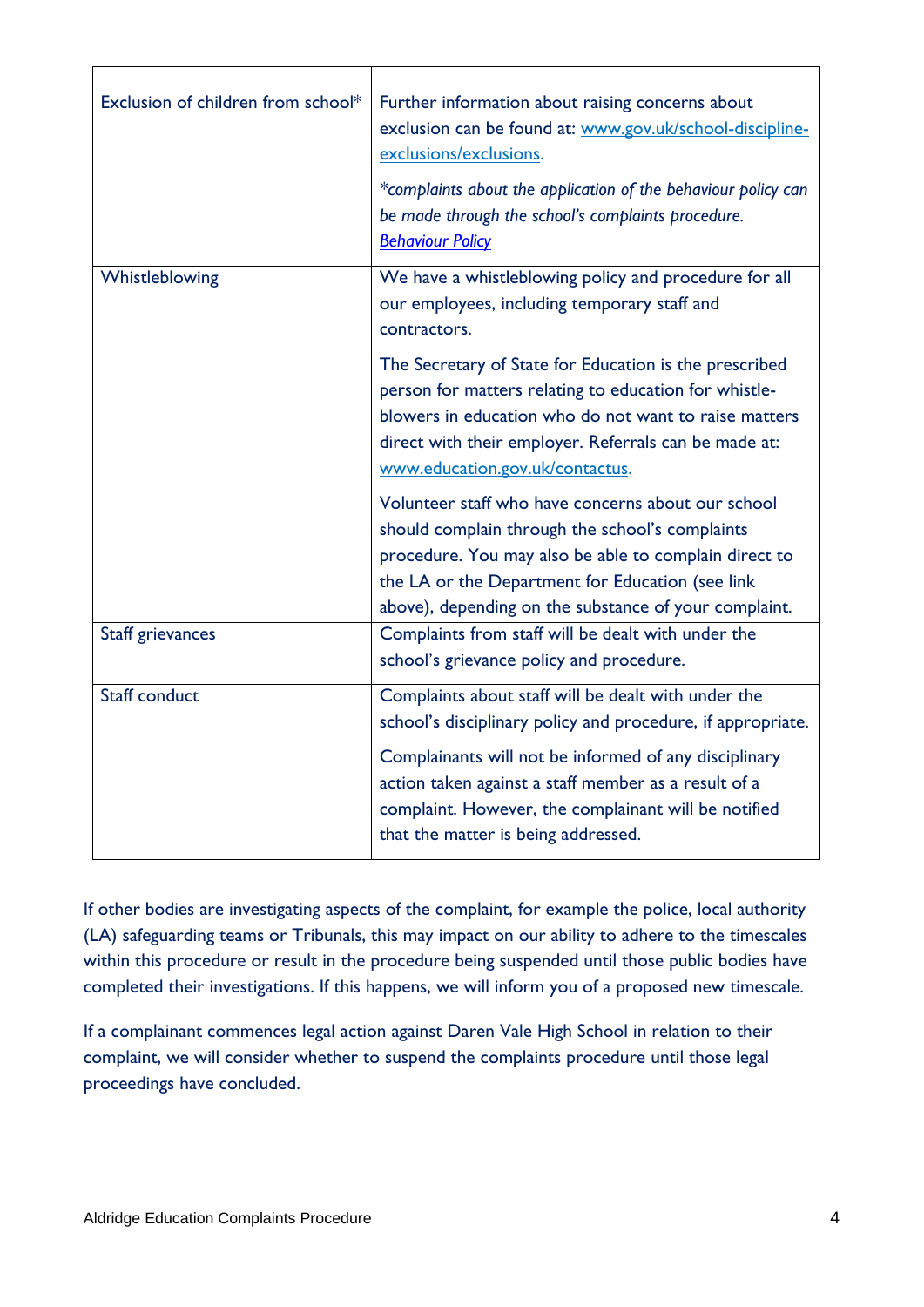## **Resolving complaints**

At each stage of the procedure, Darwen Vale High School will seek to resolve the complaint. We will acknowledge that the complaint is upheld in whole or in part. In addition, we may offer one or more of the following:

- an explanation
- an admission that the situation could have been handled differently or better
- an assurance that we will try to ensure the event complained of will not recur
- an explanation of the steps that have been or will be taken to help ensure that it will not happen again and an indication of the timescales within which any changes will be made
- an undertaking to review school policies and / or procedures in light of the complaint
- an apology.

#### **Withdrawal of a complaint**

If a complainant wants to withdraw their complaint, we will ask them to confirm this in writing. If the complainant does not respond to the school or trust's efforts to resolve the complaint within 5 school days, then the school/trust will send a message to request that the complainant responds within 10 school days, and if no response is received then the complaint will be considered withdrawn.

#### **Stage 1 – Informal Complaints**

We hope that most concerns can be expressed and resolved on an informal basis.

Concerns should be raised with either the class teacher, year head / subject head or Principal. Complainants should not approach individual governors to raise concerns or complaints. They have no power to act on an individual basis and it may also prevent them from considering complaints at Stage 3 of the procedure.

At the end of the investigation, the appropriate person investigating the complaint will provide a written response to the informal complaint within **15** school days of the date of receipt of the complaint.

If the issue remains unresolved, the next step is to make a formal complaint (Stage 2 – Formal Complaints).

### **Stage 2 – Formal Complaints**

Formal complaints must be made to the Principal (unless they are about the Principal), via the school office. This may be done in person or in writing (preferably on the Complaint Form).

The Principal will record the date the complaint is received and will acknowledge receipt of the complaint in writing (either by letter or email) within **5** school days.

Aldridge Education Complaints Procedure 5 Within this response, the Principal will seek to clarify the nature of the complaint, ask what remains unresolved and what outcome the complainant would like to see. The Principal can consider whether a face to face meeting is the most appropriate way of doing this.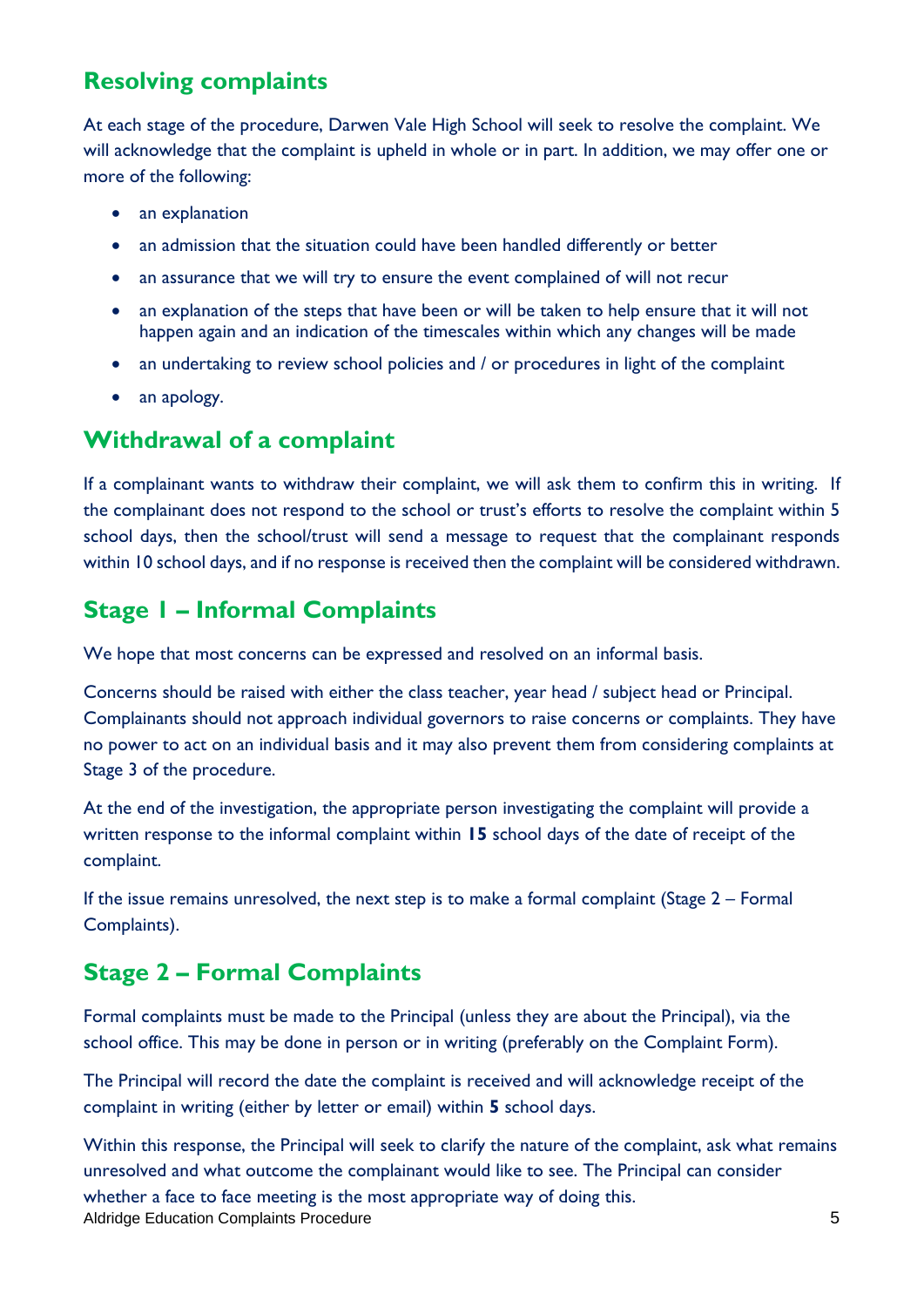*Note: The Principal may delegate the investigation to another member of the school's senior leadership team but not the decision to be taken.*

During the investigation, the Principal (or investigator) will:

- if necessary, interview those involved in the matter and/or those complained of, allowing them to be accompanied if they wish
- keep a written record of any meetings/interviews in relation to their investigation.

At the end of their investigation, the Principal will provide a formal written response within **20** school days of the date of receipt of the complaint.

If the Principal is unable to meet this deadline, they will provide the complainant with an update and revised response date.

The response will detail any actions taken to investigate the complaint and provide a full explanation of the decision made and the reason(s) for it. Where appropriate, it will include details of actions Darwen Vale High School will take to resolve the complaint.

The Principal will advise the complainant how to escalate their complaint should they remain dissatisfied with the outcome of Stage 2.

If the complaint is about:

- the Principal, the CEO will be appointed to complete all the actions at Stage 2.
- a member of the Local Governing Committee (LGC) (including the Vice-Chair), the Chair or a suitably skilled governor will be appointed to complete all the actions at Stage 2.

Complaints about the Principal must be made to the CEO. Complaints about a member of the Local Governing Committee must be made to the Clerk, via the school office.

If the complaint is:

- jointly about the Chair and Vice Chair or
- the entire LGC or
- the majority of the LGC

Stage 2 will be escalated to the CEO of the Trust (or an appropriately delegated person on their behalf).

### **Stage 3 – Panel Hearing**

If the complainant is dissatisfied with the outcome at Stage 2 Formal Complaint and wishes to take the matter further, they can escalate the complaint to Stage 3 Panel Hearing – a panel hearing consisting of at least three people who were not directly involved in the matters detailed in the complaint with one panel member who is independent of the management and running of the school. This is the final stage of the complaints procedure.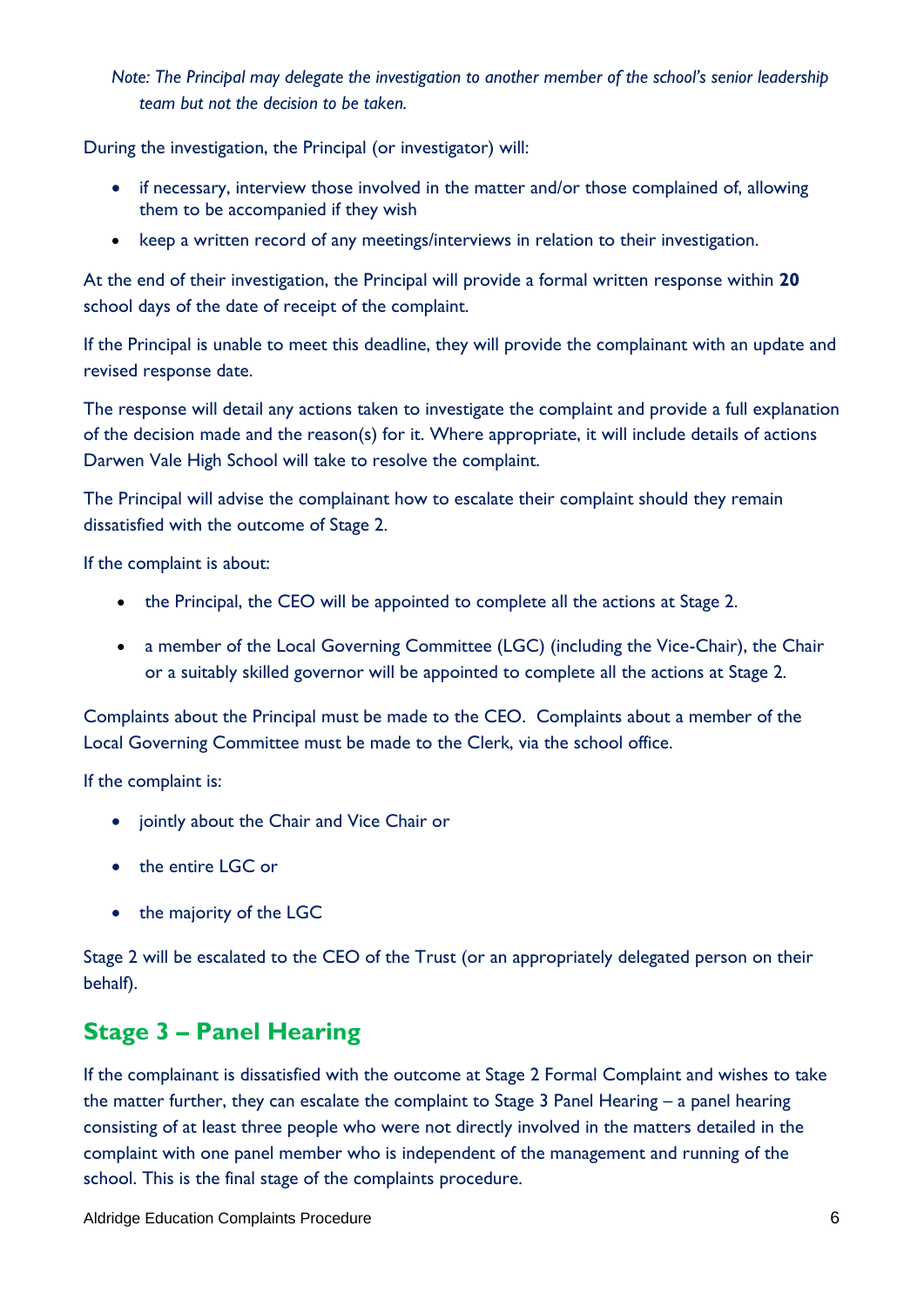A request to escalate to Stage 3 must be made to the Clerk, via the school office, within **20** school days of receipt of the Stage 2 response.

The Clerk will record the date the complaint is received and acknowledge receipt of the complaint in writing (either by letter or email) within 5 school days.

Requests received outside of this time frame will only be considered if exceptional circumstances apply.

The Clerk will write to the complainant to inform them of the date of the meeting. They will aim to convene a meeting within **15** school days of receipt of the Stage 3 request. If this is not possible, the Clerk will provide an anticipated date and keep the complainant informed.

If the complainant rejects the offer of three proposed dates, without good reason, the Clerk will decide when to hold the meeting. The meeting will then proceed in the complainant's absence on the basis of written submissions from both parties.

If the complaint is:

- jointly about the Chair and Vice Chair or
- the entire LGC or
- the majority of the LGC

Stage 3 will be heard by the trustees (one of which will be the CEO) and an independent panel member.

A complainant may bring someone along to the panel meeting to provide support. This can be a relative or friend. Generally, we do not encourage either party to bring legal representatives to the committee meeting. However, there may be occasions when legal representation is appropriate.

For instance, if a school employee is called as a witness in a complaint meeting, they may wish to be supported by union and/or legal representation.

*Note: Complaints about staff conduct will not generally be handled under this complaints procedure. Complainants will be advised that any staff conduct complaints will be considered under the relevant HR policies and procedures, if appropriate, but outcomes will not be shared with them.* 

Representatives from the media are not permitted to attend.

At least **10** school days before the meeting, the Clerk will:

- confirm and notify the complainant of the date, time and venue of the meeting, ensuring that, if the complainant is invited, the dates are convenient to all parties and that the venue and proceedings are accessible
- request copies of any further written material to be submitted to the committee at least **7** school days before the meeting.

Aldridge Education Complaints Procedure 7 and 2008 7 Any written material will be circulated to all parties at least **7** school days before the date of the meeting. The committee will not normally accept, as evidence, recordings of conversations that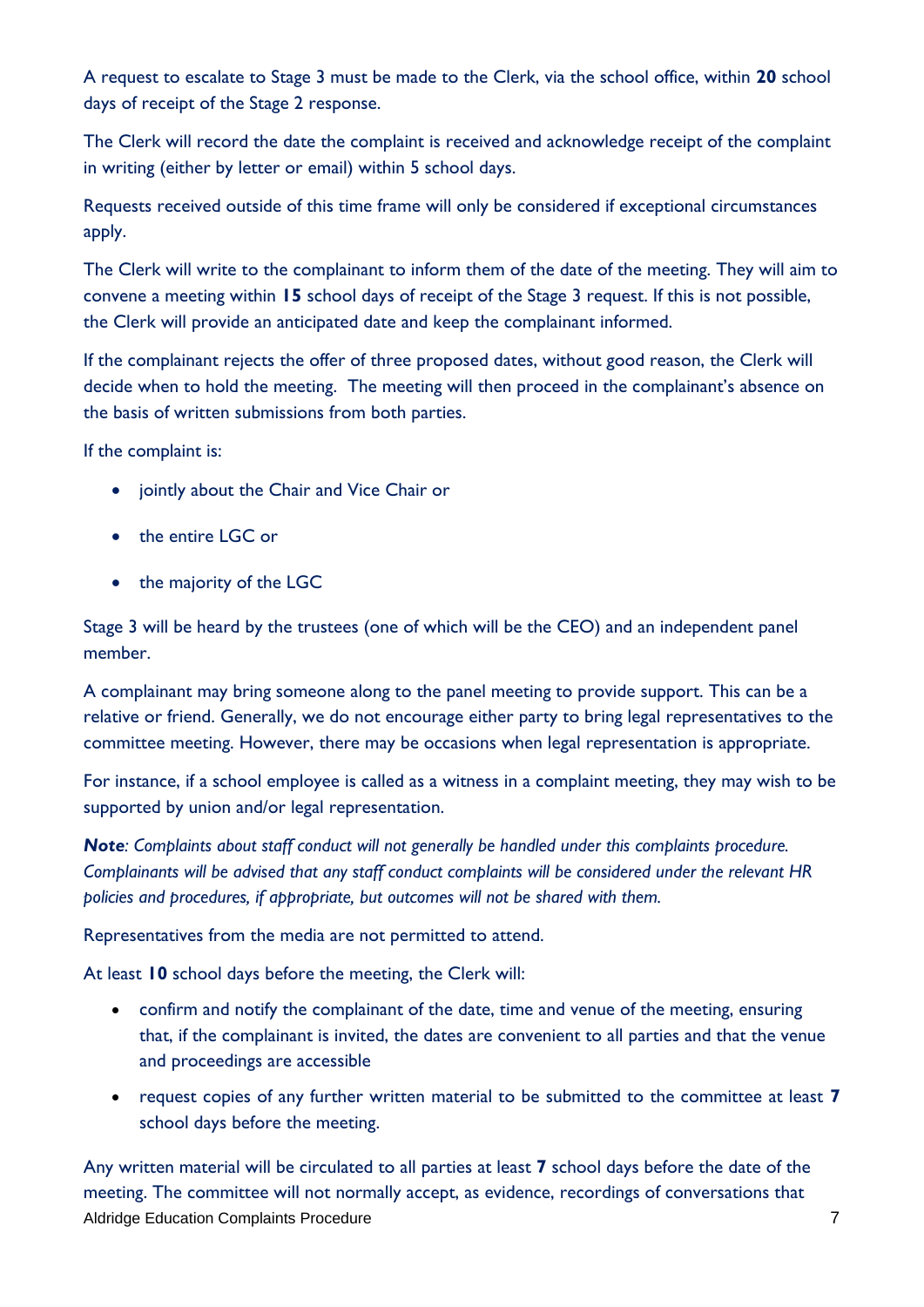were obtained covertly and without the informed consent of all parties being recorded.

The committee will also not review any new complaints at this stage or consider evidence unrelated to the initial complaint to be included. New complaints must be dealt with from Stage 1 of the procedure.

The meeting will be held in private. Electronic recordings of meetings or conversations are not normally permitted unless a complainant's own disability or special needs require it. Prior knowledge and consent of all parties attending must be sought before meetings or conversations take place. Consent will be recorded in any minutes taken.

The committee will consider the complaint and all the evidence presented. The committee can:

- uphold the complaint in whole or in part
- dismiss the complaint in whole or in part.

If the complaint is upheld in whole or in part, the committee will:

- decide on the appropriate action to be taken to resolve the complaint
- where appropriate, recommend changes to the school's systems or procedures to prevent similar issues in the future.

The Chair of the Committee will provide the complainant and the school with a full explanation of their decision and the reason(s) for it, in writing, within **15** school days.

The letter to the complainant will include details of how to contact the Education and Skills Funding Agency (ESFA) if they are dissatisfied with the way their complaint has been handled by the school

The response will detail any actions taken to investigate the complaint and provide a full explanation of the decision made and the reason(s) for it. Where appropriate, it will include details of actions the school will take to resolve the complaint.

The panel will ensure that those findings and recommendations are sent by electronic mail or otherwise given to the complainant and, where relevant, the person complained about. Furthermore, they will be available for inspection on the school premises by the Trust and the Principal.

A written record will be kept of all complaints, and of whether they are resolved at the preliminary stage or proceed to a panel hearing, along with what actions have been taken, regardless of the decision.

All correspondence statements and records relating to individual complaints will be kept confidential, except where the Secretary of State or a body conducting an inspection under section 109 of the 2008 Act requests access to them.

### **Complaints escalated to / about the Trust, CEO or Trustee**

Complaints about the central functions of the Trust will be managed centrally. If a complaint is escalated to the Central Office or if a complainant wishes to complain directly about the Trust, then the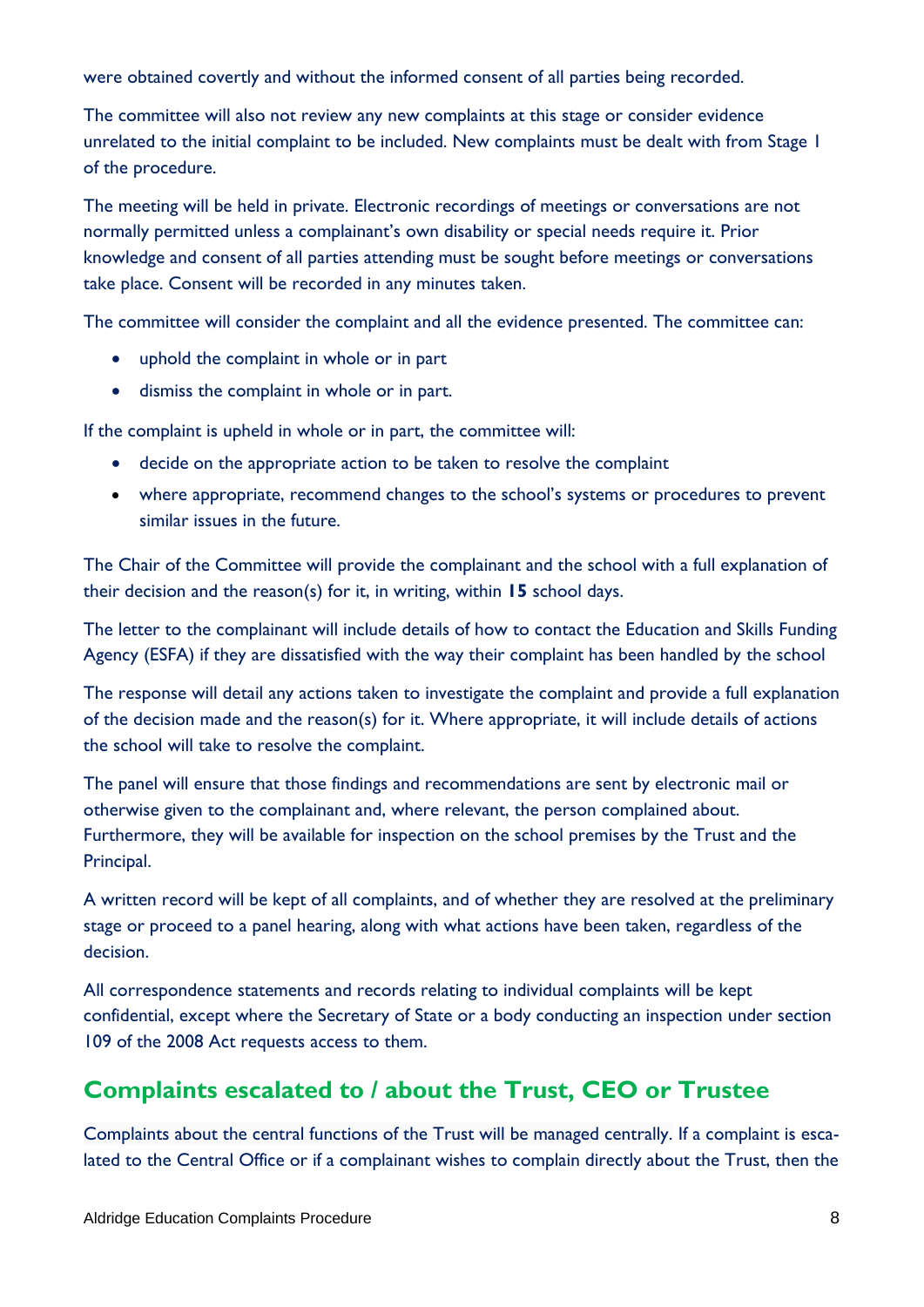complaint should be sent to the CEO to be investigated. The CEO may delegate the investigation to another member of the Trust's central team but not the decision to be taken.

The CEO will write to the complainant acknowledging the complaint within **5 school days** of the date that the written request was received. The acknowledgement will confirm that the complaint will now be investigated under Stage 2 of this Complaints Policy and will confirm the date for providing a response to the complainant.

Following the investigation, the CEO will write to the complainant confirming the outcome within **20 school days** of the date that the letter was received. If this time limit cannot be met, the CEO will write to the Complainant within **10 school days** of the date that the letter was received**,** explaining the reason for the delay and providing a revised date.

If the complaint concerns the CEO or a Trustee, the complaint should be investigated by the Chair of the Trust Board. If a formal complaint form is received about the Chair, the complaint will be referred to the Vice Chair for investigation.

*NB. Where the Chair of the Trust Board has investigated the complaint, they will write the letter of outcome to the Complainant and provide a copy to the CEO.* 

If the complainant is not satisfied with the outcome of the previous stage, the complainant should write to the Trust's Chief Operating Officer for the complaint to be heard before a Complaints Panel, within **20** school days.

The Chief Operating Officer will record the date the complaint is received and acknowledge receipt of the complaint in writing (either by letter or email) within **5** school days.

Requests received outside of this time frame will only be considered if exceptional circumstances apply.

The Chief Operating Officer will write to the complainant to inform them of the date of the meeting. They will aim to convene a meeting within 20 school days of receipt of the Stage 2 request (i.e. formal complaint - see also page 5 above). If this is not possible, the Chief Operating Officer will provide an anticipated date and keep the complainant informed.

If the complainant rejects the offer of three proposed dates, without good reason, the Chief Operating Officer will decide when to hold the meeting. It will then proceed in the complainant's absence based on written submissions from both parties.

If the complaint is:

- jointly about the Chair and Vice Chair or
- the entire trust board or
- the majority of the trust board

Stage 3 will be heard by a completely independent committee panel.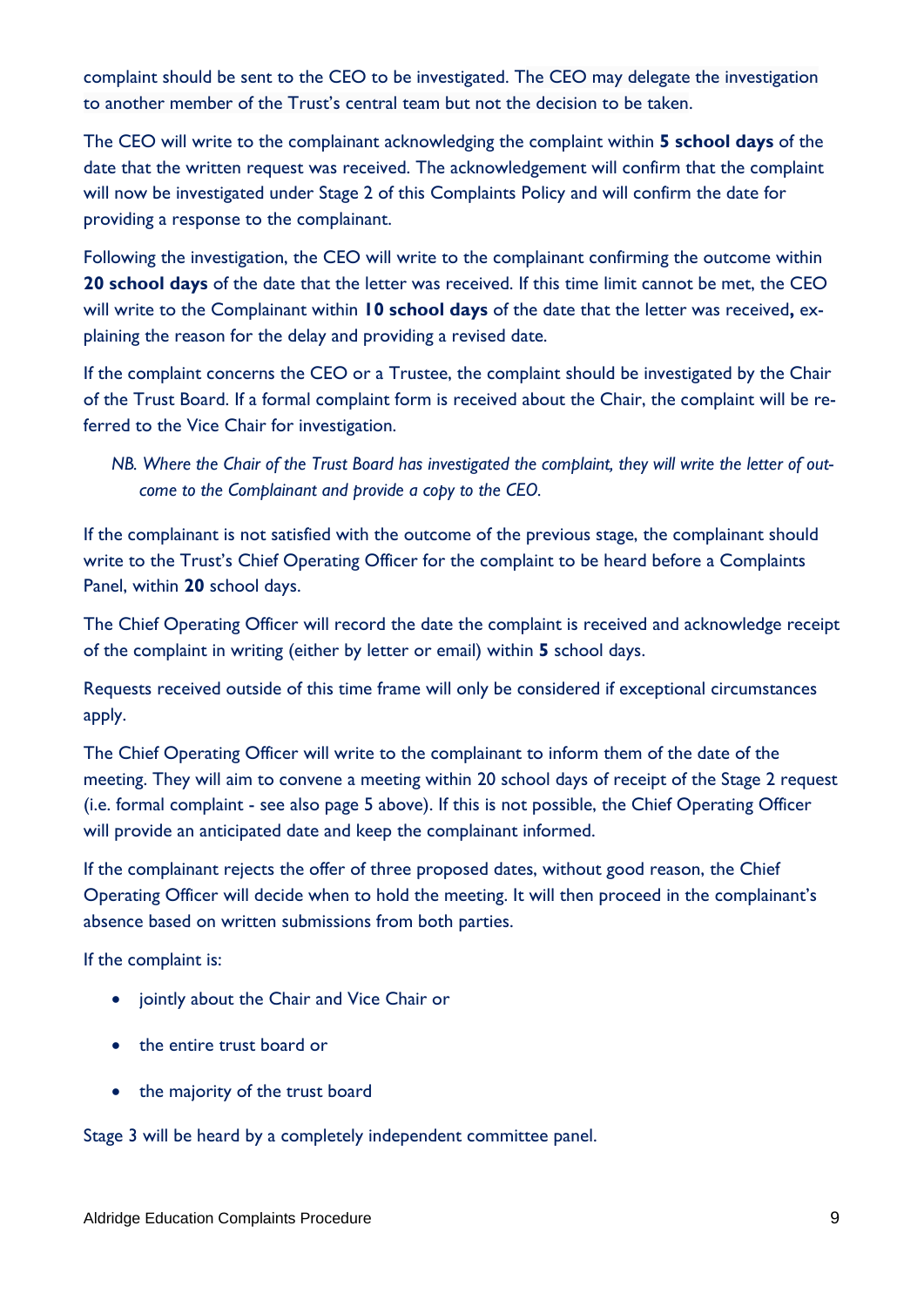The Complaint Panel will consist of three members. None of the three members of the Complaint Panel will have been involved in the incidents or events which led to the complaint or have been involved in dealing with the complaint in the previous stages, of have any detailed prior knowledge of the complaint.

One of the Complaint Panel members will be independent of the management and running of the Academy Trust. This means that the independent Complaint Panel member will not be a Trustee or an employee of the Trust.

A complainant may bring someone along to the panel meeting to provide support. This can be a relative or friend. Generally, we do not encourage either party to bring legal representatives to the committee meeting. However, there may be occasions when legal representation is appropriate.

For instance, if a Trust employee is called as a witness in a complaint meeting, they may wish to be supported by union and/or legal representation.

*Note: Complaints about staff conduct will not generally be handled under this complaint's procedure. Complainants will be advised that any staff conduct complaints will be considered under the relevant HR policies and procedures, if appropriate, but outcomes will not be shared with them.* 

Representatives from the media are not permitted to attend.

At least **10** school days before the meeting, the Chief Operating Officer will:

- confirm and notify the complainant of the date, time and venue of the meeting, ensuring that, if the complainant is invited, the dates are convenient to all parties and that the venue and proceedings are accessible
- request copies of any further written material to be submitted to the committee at least **7** school days before the meeting.

Any written material will be circulated to all parties at least **7** school days before the date of the meeting. The committee will not normally accept, as evidence, recordings of conversations that were obtained covertly and without the informed consent of all parties being recorded.

The committee will also not review any new complaints at this stage or consider evidence unrelated to the initial complaint to be included. New complaints must be dealt with from Stage 1 of the procedure.

The meeting will be held in private. Electronic recordings of meetings or conversations are not normally permitted unless a complainant's own disability or special needs require it. Prior knowledge and consent of all parties attending must be sought before meetings or conversations take place. Consent will be recorded in any minutes taken.

The committee will consider the complaint and all the evidence presented. The committee can:

- uphold the complaint in whole or in part
- dismiss the complaint in whole or in part.

If the complaint is upheld in whole or in part, the committee will: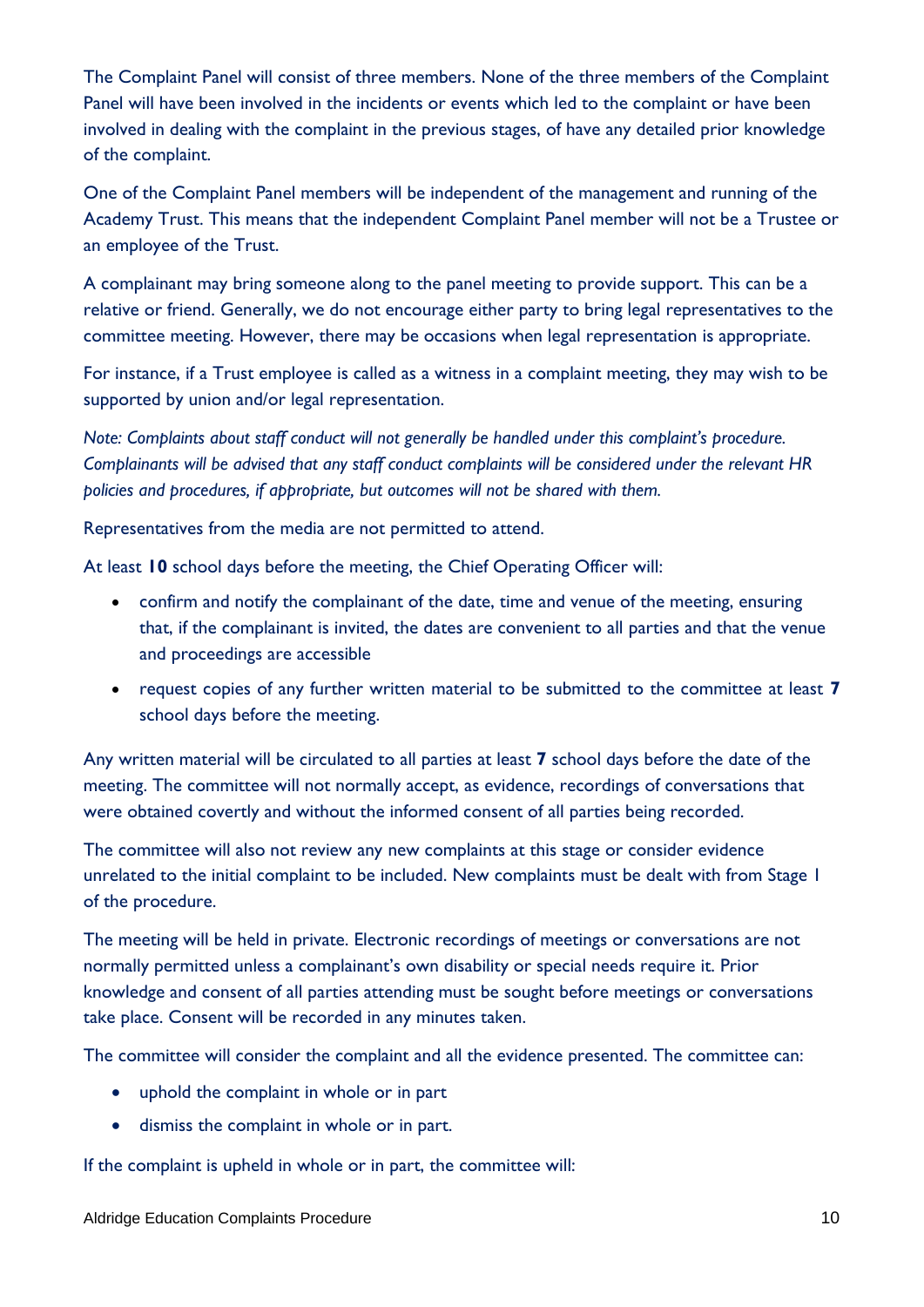- decide on the appropriate action to be taken to resolve the complaint
- where appropriate, recommend changes to the school's systems or procedures to prevent similar issues in the future.

The Chair of the Committee will provide the complainant and Aldridge Education with a full explanation of their decision and the reason(s) for it, in writing, within **15** school days.

The letter to the complainant will include details of how to contact the Education and Skills Funding Agency (ESFA) if they are dissatisfied with the way their complaint has been handled by Aldridge Education.

The response will detail any actions taken to investigate the complaint and provide a full explanation of the decision made and the reason(s) for it. Where appropriate, it will include details of actions Aldridge Education will take to resolve the complaint.

The panel will ensure that those findings and recommendations are sent by electronic mail or otherwise given to the complainant and, where relevant, the person complained about. Furthermore, they will be available for inspection on the school premises by the proprietor and the Principal.

A written record will be kept of all complaints, and of whether they are resolved at the preliminary stage or proceed to a panel hearing, along with what actions have been taken, regardless of the decision.

All correspondence statements and records relating to individual complaints will be kept confidential, except where the Secretary of State or a body conducting an inspection under section 109 of the 2008 Act requests access to them.

# **Next Steps**

If the complainant believes the school / trust did not handle their complaint in accordance with the published complaints procedure or they acted unlawfully or unreasonably in the exercise of their duties under education law, they can contact the ESFA after they have completed Stage 3.

The ESFA will not normally reinvestigate the substance of complaints or overturn any decisions made by Aldridge Education. They will consider whether Darwen Vale High School has adhered to education legislation and any statutory policies connected with the complaint and whether they have followed [Part 7 of the Education \(Independent School Standards\) Regulations 2014.](http://www.legislation.gov.uk/uksi/2010/1997/schedule/1/made)

The complainant can refer their complaint to the ESFA online at: [www.education.gov.uk/contactus,](http://www.education.gov.uk/contactus) by telephone on: 0370 000 2288 or by writing to:

Academy Complaints and Customer Insight Unit Education and Skills Funding Agency Cheylesmore House 5 Quinton Road **Coventry** CV1 2WT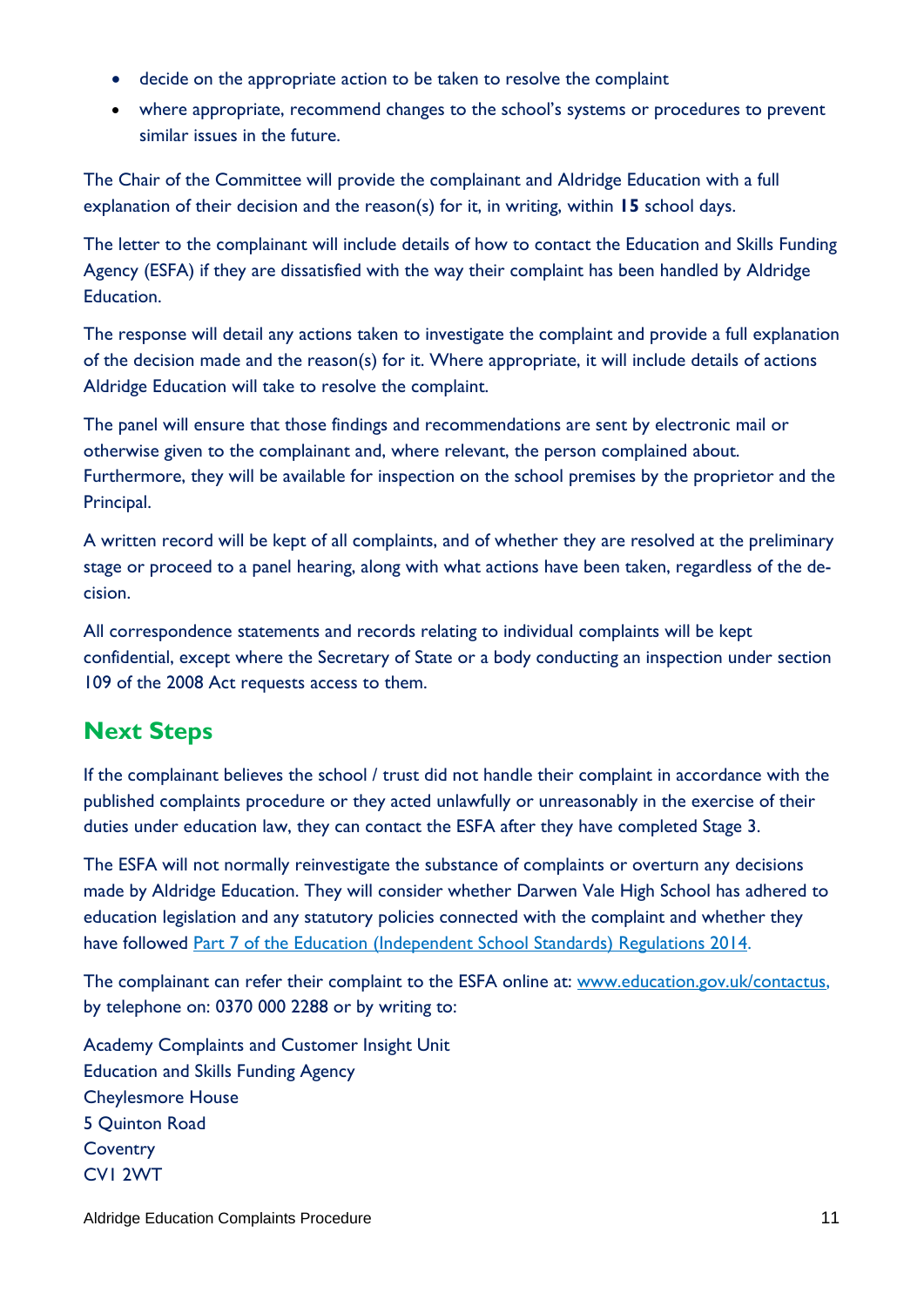#### **Complaint Form**

Please complete and return to Mrs C Kenyon, Principal's PA, ckenyon@darwenvale.com who will acknowledge receipt and explain what action will be taken.

| Your name:                                                                                                     |
|----------------------------------------------------------------------------------------------------------------|
| Pupil's name (if relevant):                                                                                    |
| Your relationship to the pupil (if relevant):                                                                  |
| <b>Address:</b>                                                                                                |
|                                                                                                                |
| <b>Postcode:</b><br>Day time telephone number:                                                                 |
| <b>Evening telephone number:</b>                                                                               |
| <b>Email address:</b>                                                                                          |
| Please give details of your complaint, including whether you have spoken to<br>anybody at the school about it. |
|                                                                                                                |
|                                                                                                                |
|                                                                                                                |
|                                                                                                                |
|                                                                                                                |
|                                                                                                                |
|                                                                                                                |
|                                                                                                                |
|                                                                                                                |
|                                                                                                                |
|                                                                                                                |
|                                                                                                                |
|                                                                                                                |
|                                                                                                                |
|                                                                                                                |
|                                                                                                                |
|                                                                                                                |
|                                                                                                                |
|                                                                                                                |
|                                                                                                                |
|                                                                                                                |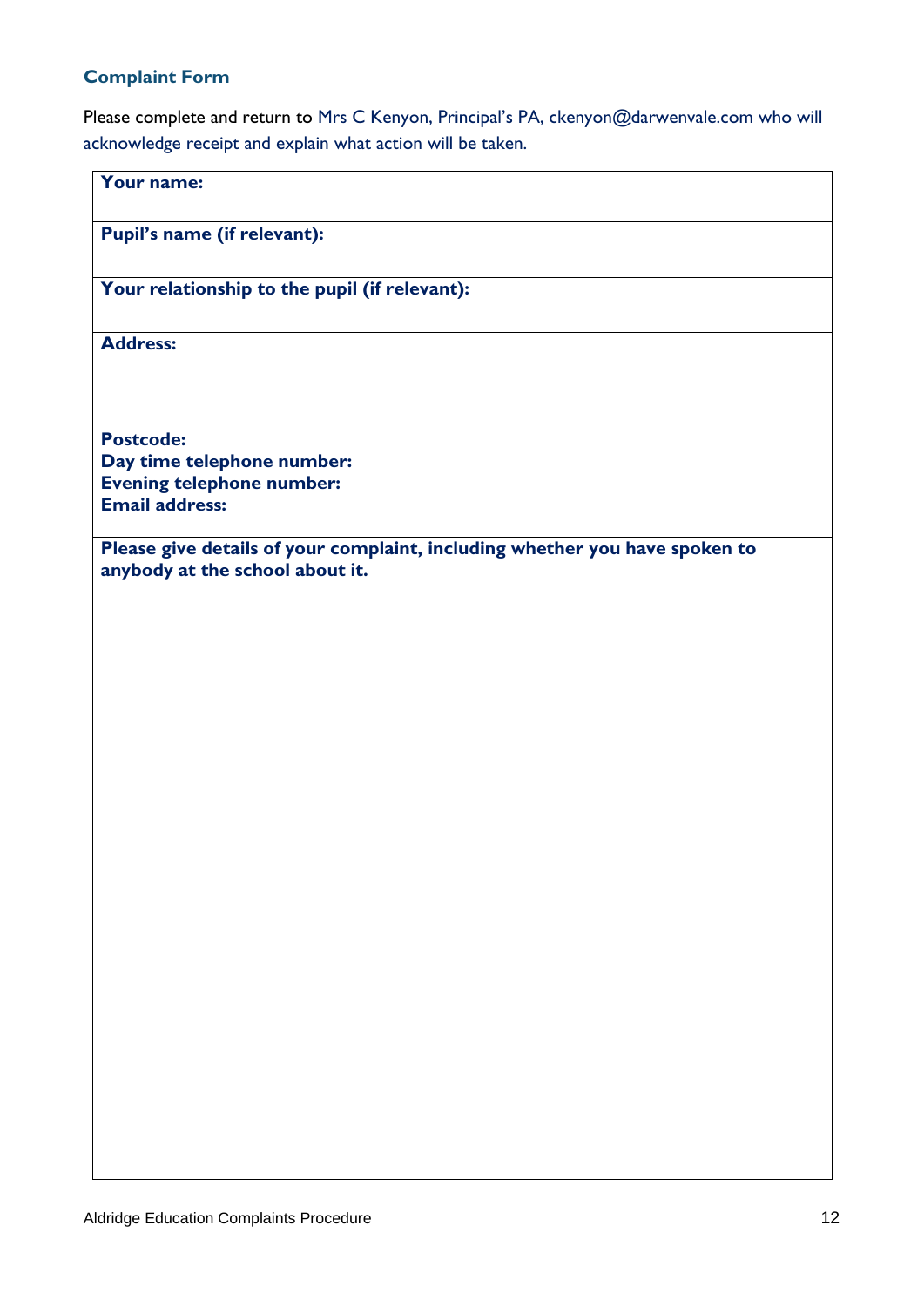| What actions do you feel might resolve the problem at this stage? |
|-------------------------------------------------------------------|
|                                                                   |
|                                                                   |
|                                                                   |
|                                                                   |
|                                                                   |
|                                                                   |
|                                                                   |
|                                                                   |
|                                                                   |
|                                                                   |
| Are you attaching any paperwork? If so, please give details.      |
|                                                                   |
|                                                                   |
|                                                                   |
|                                                                   |
|                                                                   |
|                                                                   |
|                                                                   |
|                                                                   |
| <b>Signature:</b>                                                 |
| Date:                                                             |
|                                                                   |
| <b>Official use</b><br>Date acknowledgement sent:                 |
|                                                                   |
| By who:                                                           |
| <b>Complaint referred to:</b>                                     |
| <b>Action taken:</b>                                              |
|                                                                   |
|                                                                   |
|                                                                   |
| Date:                                                             |
|                                                                   |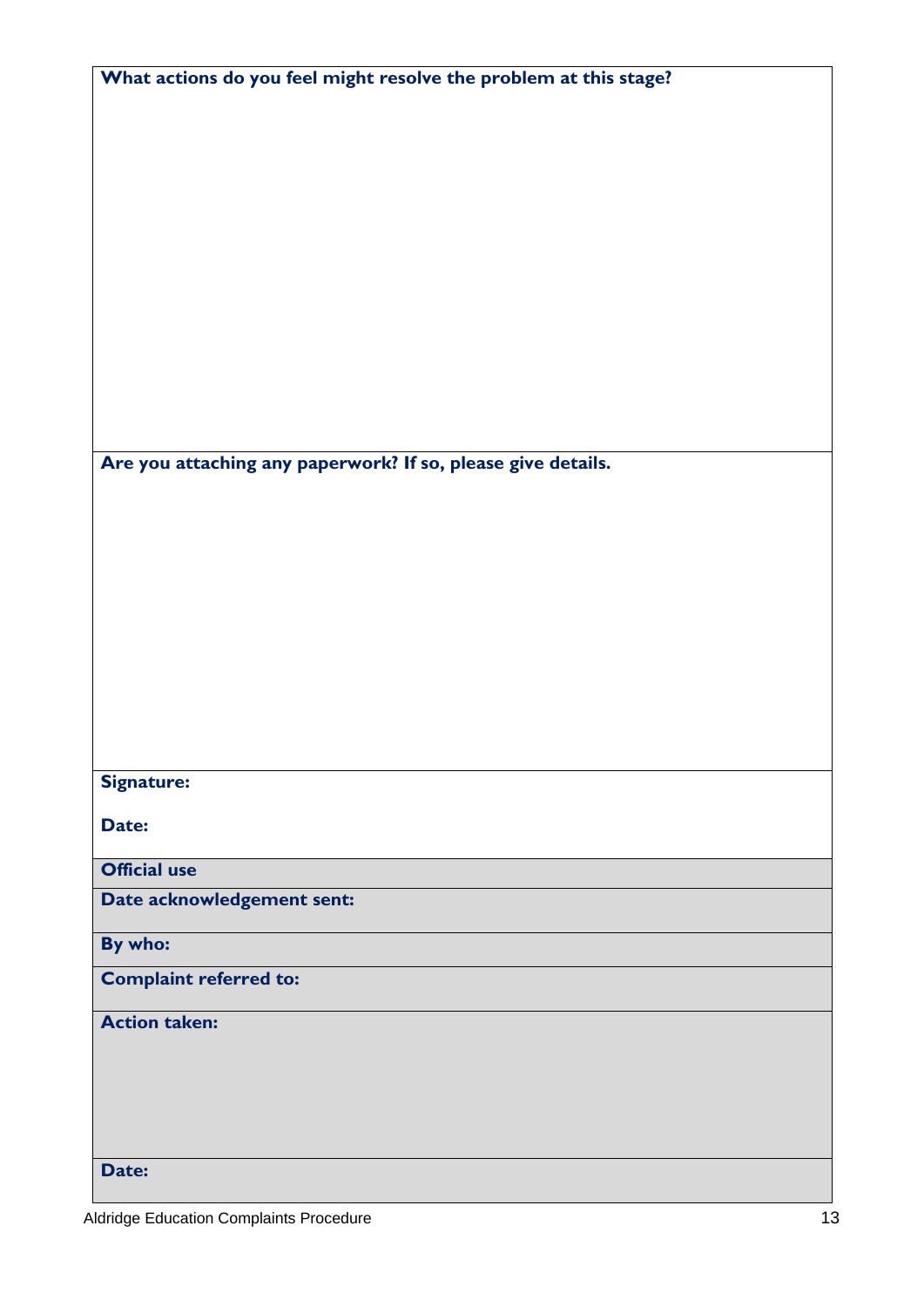### **Roles and Responsibilities**

#### **Complainant**

The complainant will receive a more effective response to the complaint if they:

- explain the complaint in full as early as possible
- co-operate with the school or trust, as appropriate, in seeking a solution to the complaint
- respond promptly to requests for information or meetings or in agreeing the details of the complaint
- ask for assistance as needed
- treat all those involved in the complaint with respect
- refrain from publicising the details of their complaint in the press or on social media and to respect confidentiality.

#### **Investigator**

The investigator's role is to establish the facts relevant to the complaint by:

- providing a comprehensive, open, transparent and fair consideration of the complaint through:
	- o sensitive and thorough interviewing of the complainant to establish what has happened and who has been involved
	- o interviewing staff and children/young people and other people relevant to the complaint
	- o consideration of records and other relevant information
	- o analysing and assessing information
- liaising with the complainant and the complaints co-ordinator as appropriate to clarify what the complainant feels would put things right.

The investigator should:

- conduct interviews with an open mind and be prepared to persist in the questioning
- keep notes of interviews or arrange for an independent note taker to record minutes of the meeting
- ensure that any papers produced during the investigation are kept securely pending any appeal
- be mindful of the timescales to respond
- prepare a comprehensive report for the Principal or complaints committee that sets out the facts, identifies solutions and recommends courses of action to resolve problems.
- The Principal or complaints committee will then determine whether to uphold or dismiss the complaint and communicate that decision to the complainant, providing the appropriate escalation details.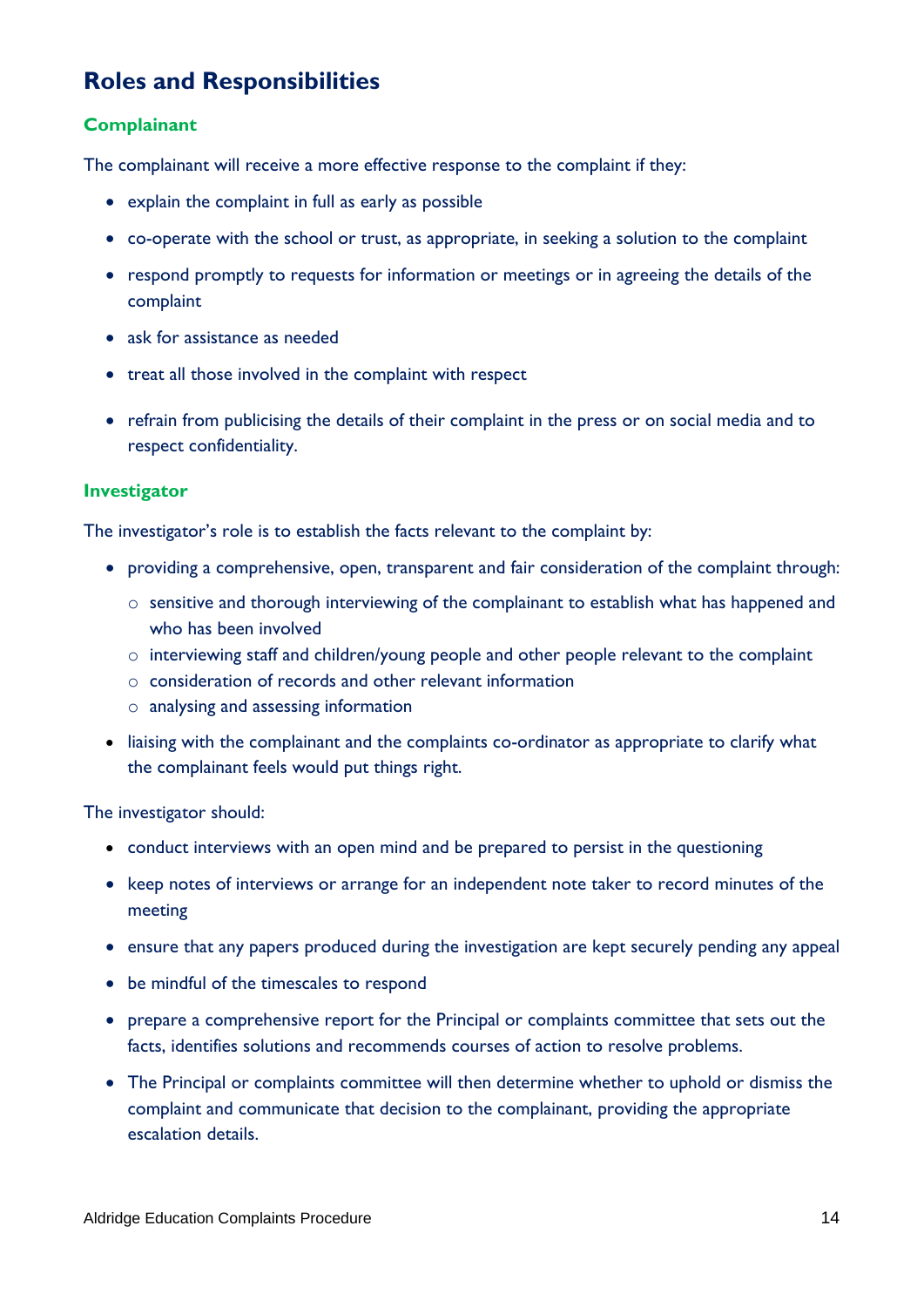#### **Complaints Co-ordinator**

#### **(this could be the Principal or CEO / designated complaints governor or trustee or other staff member providing administrative support)**

#### **The complaints co-ordinator should:**

- ensure that the complainant is fully updated at each stage of the procedure
- liaise with staff members, Principal, CEO, Chair of Governors, Chair of Trust or the Clerk and to ensure the smooth running of the complaints procedure
- be aware of issues regarding:
	- o sharing third party information
	- $\circ$  additional support. This may be needed by complainants when making a complaint including interpretation support or where the complainant is a child or young person
- keep records.

#### **Clerk to the Governing Body / Trust Board**

The Clerk is the contact point for the complainant and the committee and should:

- ensure that all people involved in the complaint procedure are aware of their legal rights and duties, including any under legislation relating to school complaints, education law, the Equality Act 2010, the Freedom of Information Act 2000, the Data Protection Act (DPA) 2018 and the General Data Protection Regulations (GDPR)
- set the date, time and venue of the meeting, ensuring that the dates are convenient to all parties (if they are invited to attend) and that the venue and proceedings are accessible
- collate any written material relevant to the complaint (for example: stage I paperwork, school and complainant submissions) and send it to the parties in advance of the meeting within an agreed timescale
- record the proceedings
- circulate the minutes of the meeting
- notify all parties of the committee's decision.

#### **Committee Chair**

The committee's chair, who is nominated in advance of the complaint meeting, should ensure that:

- both parties are asked (via the Clerk) to provide any additional information relating to the complaint by a specified date in advance of the meeting
- the meeting is conducted in an informal manner, is not adversarial, and that, if all parties are invited to attend, everyone is treated with respect and courtesy
- complainants who may not be used to speaking at such a meeting are put at ease. This is particularly important if the complainant is a child/young person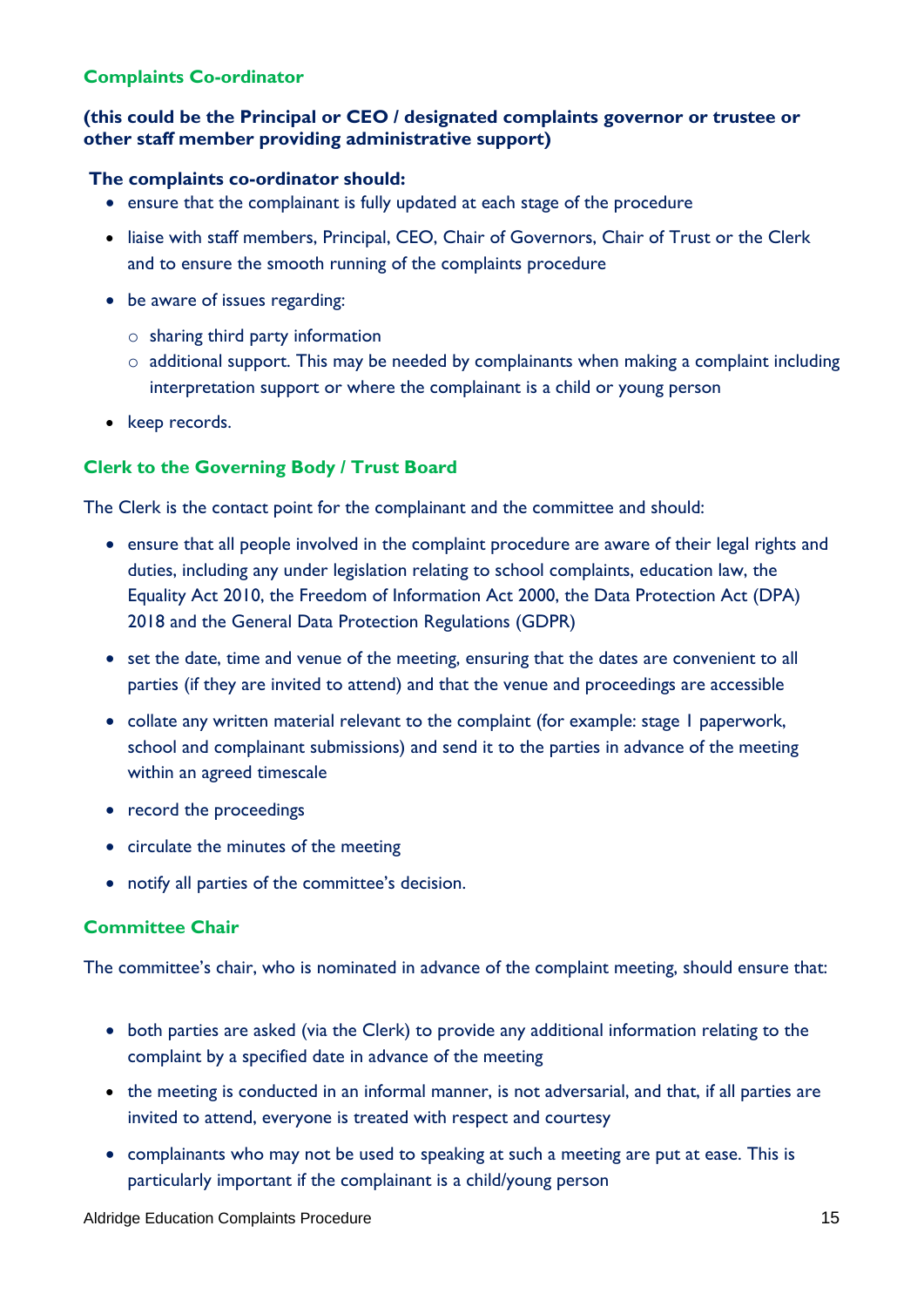- the remit of the committee is explained to the complainant
- written material is seen by everyone in attendance, provided it does not breach confidentiality or any individual's rights to privacy under the DPA 2018 or GDPR.

If a new issue arises it would be useful to give everyone the opportunity to consider and comment upon it including whether an additional complaint is required to be submitted; this may require a short adjournment of the meeting

- both the complainant and the school are given the opportunity to make their case and seek clarity, either through written submissions ahead of the meeting or verbally in the meeting itself
- the issues are addressed
- key findings of fact are made
- the committee is open-minded and acts independently
- no member of the committee has an external interest in the outcome of the proceedings or any involvement in an earlier stage of the procedure
- the meeting is minuted
- they liaise with the Clerk (and complaints co-ordinator, if the school has one).

#### **Committee Member**

Committee members should be aware that:

• the meeting must be independent and impartial, and should be seen to be so

No governor / trustee may sit on the committee if they have had a prior involvement in the complaint or in the circumstances surrounding it.

• the aim of the meeting should be to resolve the complaint and achieve reconciliation between the school and the complainant

We recognise that the complainant might not be satisfied with the outcome if the meeting does not find in their favour. It may only be possible to establish the facts and make recommendations.

• many complainants will feel nervous and inhibited in a formal setting

Parents/carers often feel emotional when discussing an issue that affects their child.

• extra care needs to be taken when the complainant is a child/young person and present during all or part of the meeting

Careful consideration of the atmosphere and proceedings should ensure that the child/young person does not feel intimidated.

The committee should respect the views of the child/young person and give them equal consideration to those of adults.

If the child/young person is the complainant, the committee should ask in advance if any